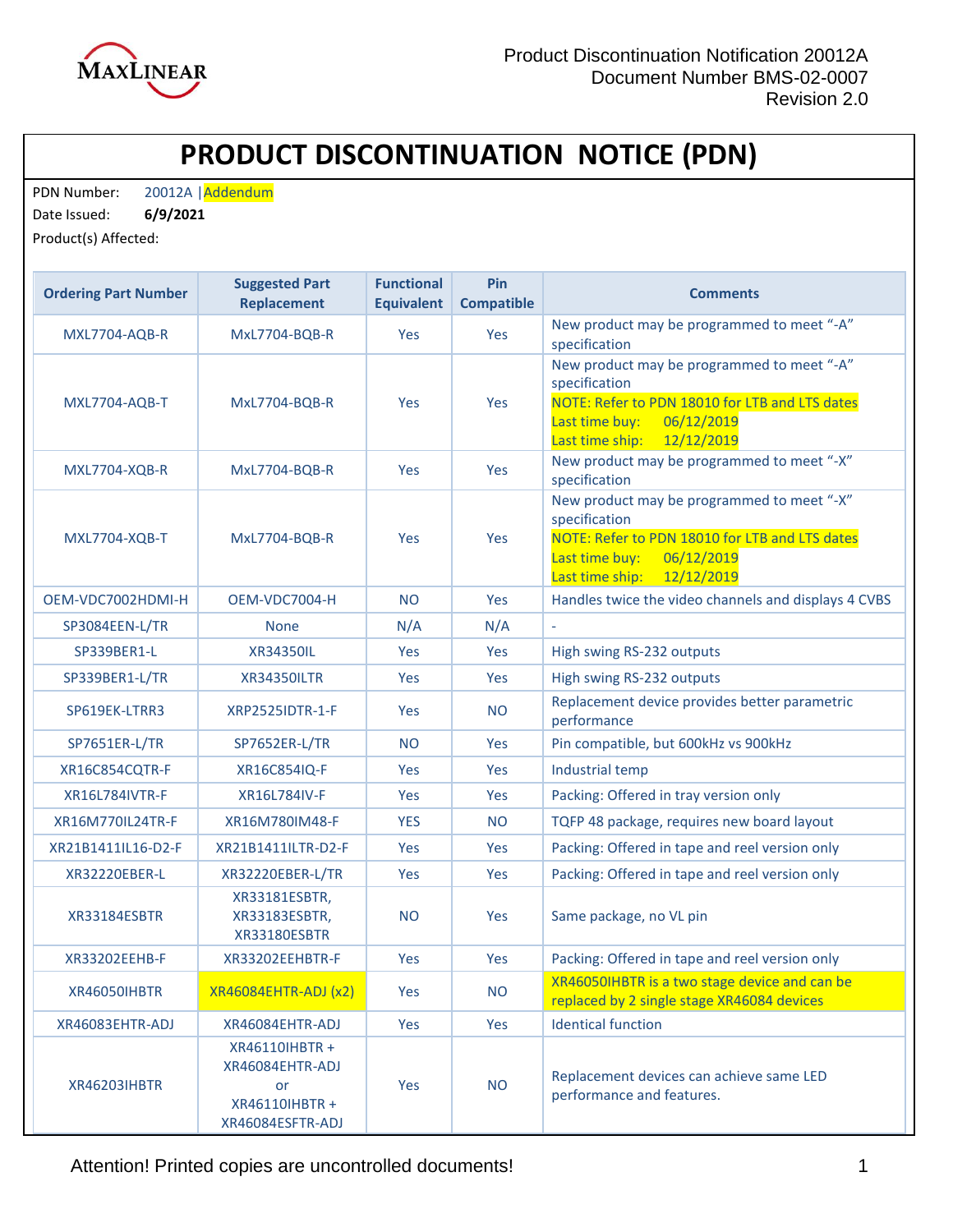

## Product Discontinuation Notification 20012A Document Number BMS-02-0007 Revision 2.0

| <b>Ordering Part Number</b> | <b>Suggested Part</b><br><b>Replacement</b> | <b>Functional</b><br><b>Equivalent</b> | Pin<br><b>Compatible</b> | <b>Comments</b>                                                                                          |
|-----------------------------|---------------------------------------------|----------------------------------------|--------------------------|----------------------------------------------------------------------------------------------------------|
| <b>XR46701IHBTR</b>         | <b>XR46110IHBTR</b>                         | <b>NO</b>                              | <b>NO</b>                | Replacement device can achieve same LED<br>performance by PWM dimming and OVP function are<br>eliminated |
| <b>XR46701IRBTR</b>         | <b>XR46110IHBTR</b>                         | <b>NO</b>                              | <b>NO</b>                | Replacement device can achieve same LED<br>performance by PWM dimming and OVP function are<br>eliminated |
| <b>XR5P900-F</b>            | <b>None</b>                                 | N/A                                    | N/A                      |                                                                                                          |
| <b>XR68C92CV-F</b>          | <b>XR68C192CV-F</b>                         | Yes                                    | Yes                      | XR68C192 has larger TX and RX FIFO (16 byte instead<br>of 8 byte)                                        |
| XR76116BEL-F                | <b>XR76116BELTR-F</b>                       | Yes                                    | Yes                      | Packing: Offered in tape and reel version only                                                           |
| XR76203EL-Q                 | XR76203ELTR-Q                               | <b>Yes</b>                             | Yes                      | Packing: Offered in tape and reel version only                                                           |
| XR76205EL-Q                 | <b>XR76205ELTR-Q</b>                        | Yes                                    | Yes                      | Packing: Offered in tape and reel version only                                                           |
| XR76208EL-Q                 | XR76208ELTR-Q                               | Yes                                    | Yes                      | Packing: Offered in tape and reel version only                                                           |
| XR82C684CJ/44-F             | XR16L788IQ-F                                | <b>NO</b>                              | <b>NO</b>                | QFP 100 package, higher performance, no 9-bit mode                                                       |
| XR82C684J/44-F              | XR16L788IQ-F                                | <b>NO</b>                              | <b>NO</b>                | QFP 100 package, higher performance, no 9-bit mode                                                       |
| XR88C192CJ-F                | <b>XR88C192CV-F</b>                         | Yes                                    | <b>NO</b>                | LQFP-44 Package                                                                                          |
| <b>XR88C192CJTR-F</b>       | <b>XR88C192CV-F</b>                         | Yes                                    | <b>NO</b>                | LQFP-44 Package                                                                                          |
| XRP6337ISCXDATR-F           | <b>None</b>                                 | N/A                                    | N/A                      |                                                                                                          |
| XRP7740ILB-NTC-F            | XRP7740ILB-F                                | <b>Yes</b>                             | Yes                      | Discontinuing custom device                                                                              |
| XRT7295CTIWTR-F             | XRT7295ATIW-F                               | Yes                                    | Yes                      | Packing: Offered in tube version only                                                                    |
| <b>MXL7704-A-EVB</b>        | <b>None</b>                                 | N/A                                    | N/A                      | <b>Evaluation board</b>                                                                                  |
| <b>MXL7704-B-EVB</b>        | <b>None</b>                                 | N/A                                    | N/A                      | <b>Evaluation board</b>                                                                                  |
| XR33184ESBEVB               | <b>None</b>                                 | N/A                                    | N/A                      | <b>Evaluation board</b>                                                                                  |

Date Effective**: January 12, 2021**

Contact: Your local MaxLinear Sales Representative or contact our Customer Support team by creating a Support Ticket at <http://www.maxlinear.com/support/createcase>

Phone: 1-760-692-0711

Description and Purpose of Change:

MaxLinear is announcing discontinuation of devices with customer demand insufficient to justify maintaining inventory and support, effective the date of this PDN. Customers are recommended to review demand for the lifetime of any platform where this device is a component. Last Time Buy orders will be non-cancellable and non-refundable.

Addendum:

- MXL7704 tape and reel products LTB and LTS dates from this PDN are N/A.
- Added MXL7704 and XR33184 discontinued evaluation board part numbers to PDN
- Updated XR46051IHBTR replacement part to XR46084EHTR-ADJ